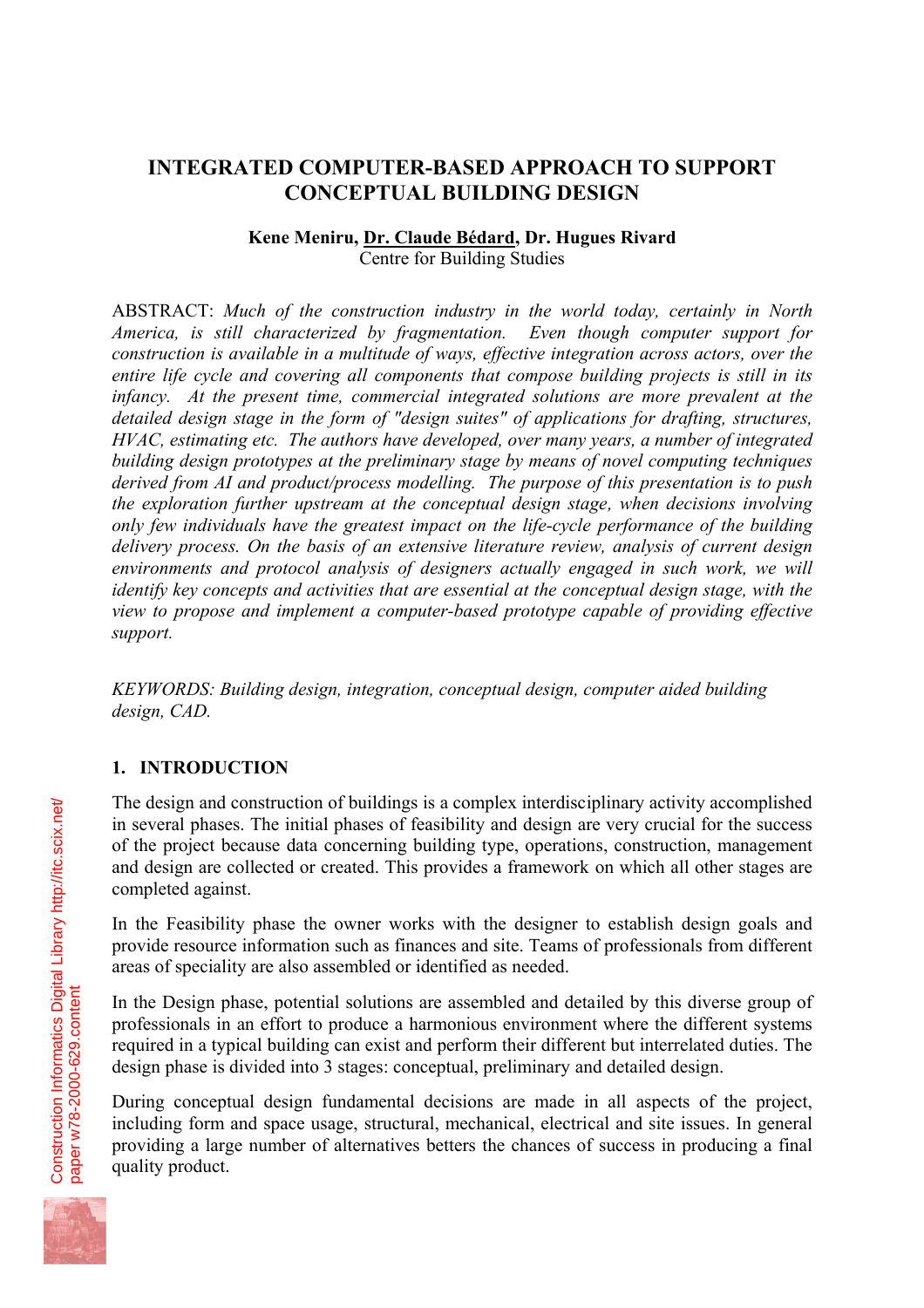In preliminary design, these fundamental issues are developed into a more finished physical or visual object that can be used to more precisely assess the fulfilment of the owner's need. This stage basically tidies up and brings together the numerous parts of the project created, in a form appropriate for presentation to the owner and other involved parties. The ultimate goal of the preliminary stage is to identify a single most desirable design option that best satisfies the need and budget of the owner.

In detailed design, this single option is elaborated and broken down into a set of construction documents that provide directions to the contractor on how to manufacture and construct the product.

The necessity to involve an interdisciplinary team of professionals introduces the need for a properly co-ordinated and integrated work process. Integration is necessary in order to guarantee the smooth execution of a project sequence with the shortest time schedule, most likely to produce a successful product that is invariably comprised of many different building systems that must exist and function co-operatively.

### **2. THE PROBLEM**

Traditionally, one or two professionals, usually in the areas of architecture and structures, complete the two earlier phases outlined above. Under such circumstances there are many decisions made in isolation that effectively lock out any consideration by other critical specialists so that by the time they become involved later in the design process, there are no adequate accommodations for their input and remedies are difficult to implement. This introduces high costs, low performance levels and generally disrupts the building delivery process [Fazio 1990].

In projects where there are more than one professional from different areas of speciality, the tools available do not support such multidisciplinary environment and therefore force interpretations of work into different formats. This increases the amount of work as well as the potential for errors. It also limits the number of ideas introduced or formulated.

Finally, there is no provision in the available tools for a smooth transition of work from the conceptual stage to the later stages of design. Most work done in the conceptual stage is accomplished in a vague and unstructured manner using a combination of text and graphic elements. In order to use such data in later design stages, it must be reorganised and interpreted into mostly graphic digital elements. This is largely repetitious and therefore very tedious.

Computers have come a long way in providing tools for efficient communication. Their ability and speed at managing and transferring data makes them ideal for the co-ordination and integration of the many professionals and complex activities that must be performed in the building design process [Rivard et al. 1999] and [Bedard et al. 1991].

It is therefore not surprising that there are numerous CAD solutions available today. The problem, however, is that these solutions are not based on the knowledge of what actually occurs at this stage of early design. The reason is because it is only recently that this type of knowledge has become available in the form of protocol analysis. As a result, these tools do not address the problem effectively. The support they provide is fraught with incompatibilities or limited support to the relevant processes and involves overly complex methods of use and manipulation.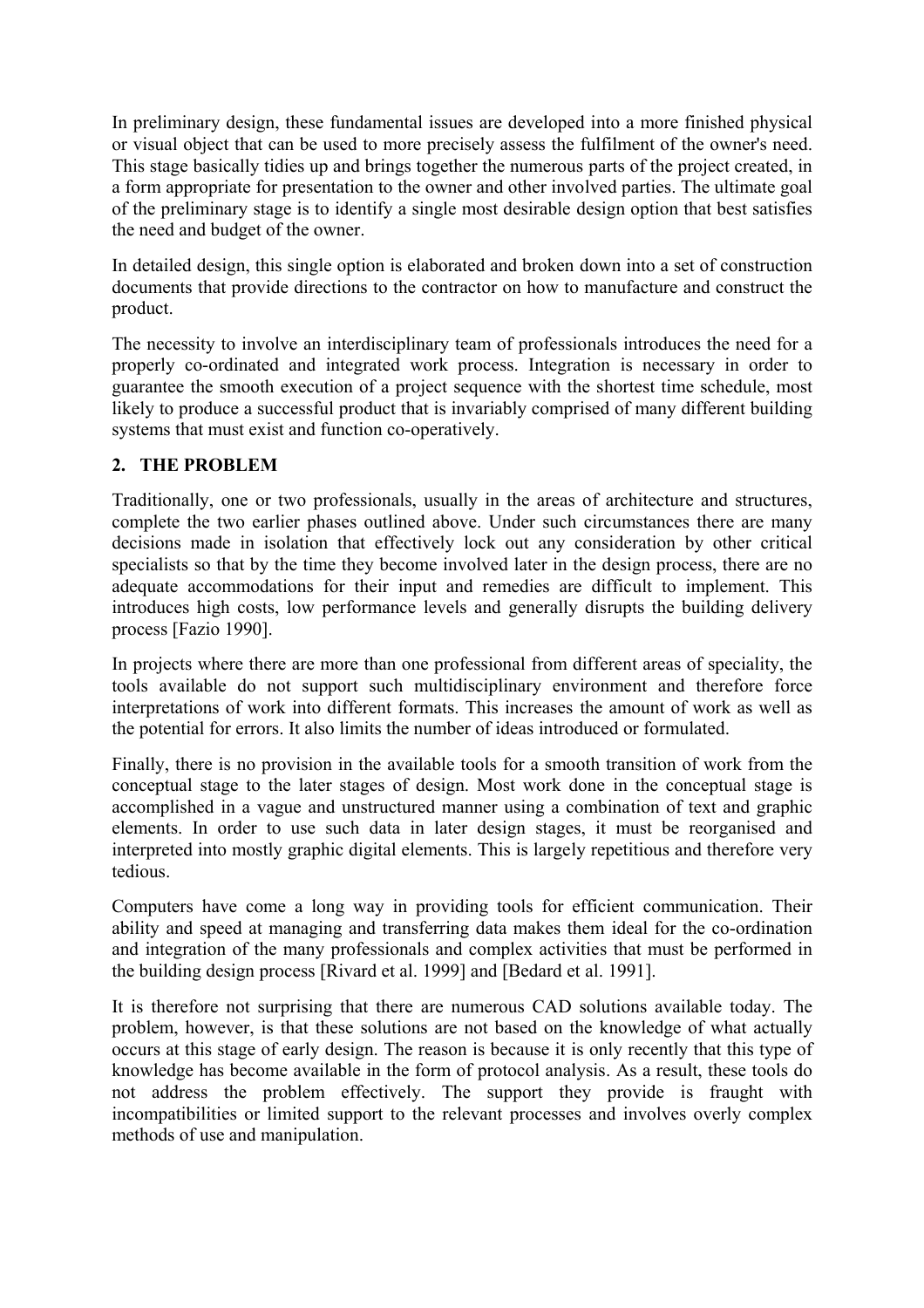### **3. REVIEW OF PROTOCOL ANALYSIS**

In an effort to understand the real nature of early design, it is important to study design sessions using a procedure called protocol analysis. This is the collection of data generated as a designer performs design tasks. The data, which include audio and visual recordings, is then studied and analysed to determine what transpires during the design process. The following section summarises reports on numerous publications on protocol analysis.

Report 1: Designers at work constantly interact with their drawings. The absence of the need to communicate with an external observer leaves the designer free to use incomplete or vague diagrams that reduce drawing time while encouraging design exploration. This type of activity produces many design solutions, none of which are necessarily sequential or recorded. Nonetheless the designer follows a step-by-step process [Goldschmidt 1994].

Report 2: Sketches progress from vague, unstructured and simplistic representations such as bubble diagrams. This provides an overview of the problem space for easy navigation and perception. Text is better used in defining functions [Purcell and Gero 1998].

Report 3: Thinking about non-visual functional issues is fundamental to early design and sketches provide a means of manipulating and perceiving such issues. Sketches provide external memory holders for design ideas [Suwa et al. 1998].

Report 4: In a design session, sketches are used in trying out new decisions, comparing alternative issues and capturing fleeting ideas. These are accomplished using transformations. Transformations exist in three forms: lateral, vertical and duplicate. Lateral transformation creates more than one alternative solution and usually involves restructuring of drawings or images. Vertical transformation is used when developing or elaborating on a solution. Duplicate transformation reproduces some decisions or parts of it, for example when they are copied or combined [McGown et al. 1998, Verstijnen et al. 1998].

Report 5: During design there are two types of knowledge being used: active and passive. During lateral transformations when there is a lot of restructuring, active knowledge is utilised in which designers produce sequential sketches. During duplicate transformations and parts of vertical transformations, passive knowledge is utilised where the designer does not need to externalise or produce sketches. These transformations are accomplished mentally before the results are recorded [Heylighen et al. 1999].

Report 6: In a design session, designers are usually engaged in collecting and creating information in more than one area of the design problem. This result in numerous solutions and time spent at the end tying loose ends. Visual analogy helps in perception and designers usually prefer customised or personalised design styles. However, the designers that vary their personal style depending on the type of design problem provide the best solutions. [Atman et al. 1999, Casakin and GoldSchmidt 1999, Eisentraut 1999].

Report 7: Characteristics of good designers are that they a) spend significant time clarifying functions, b) summarise the problem, prioritise the issues and revisit them frequently, c) create many solutions, and d) show competence in advanced engineering knowledge as well in design heuristics. Clarification of functions enables the designer to certify requirements so as to increase the accuracy of assumptions. Prioritisation helps in giving the designer an excellent overview of the problem space and also provides a means of justifying concepts produced as well as retracing steps in the design if solutions are unsatisfactory [Fricke 1999].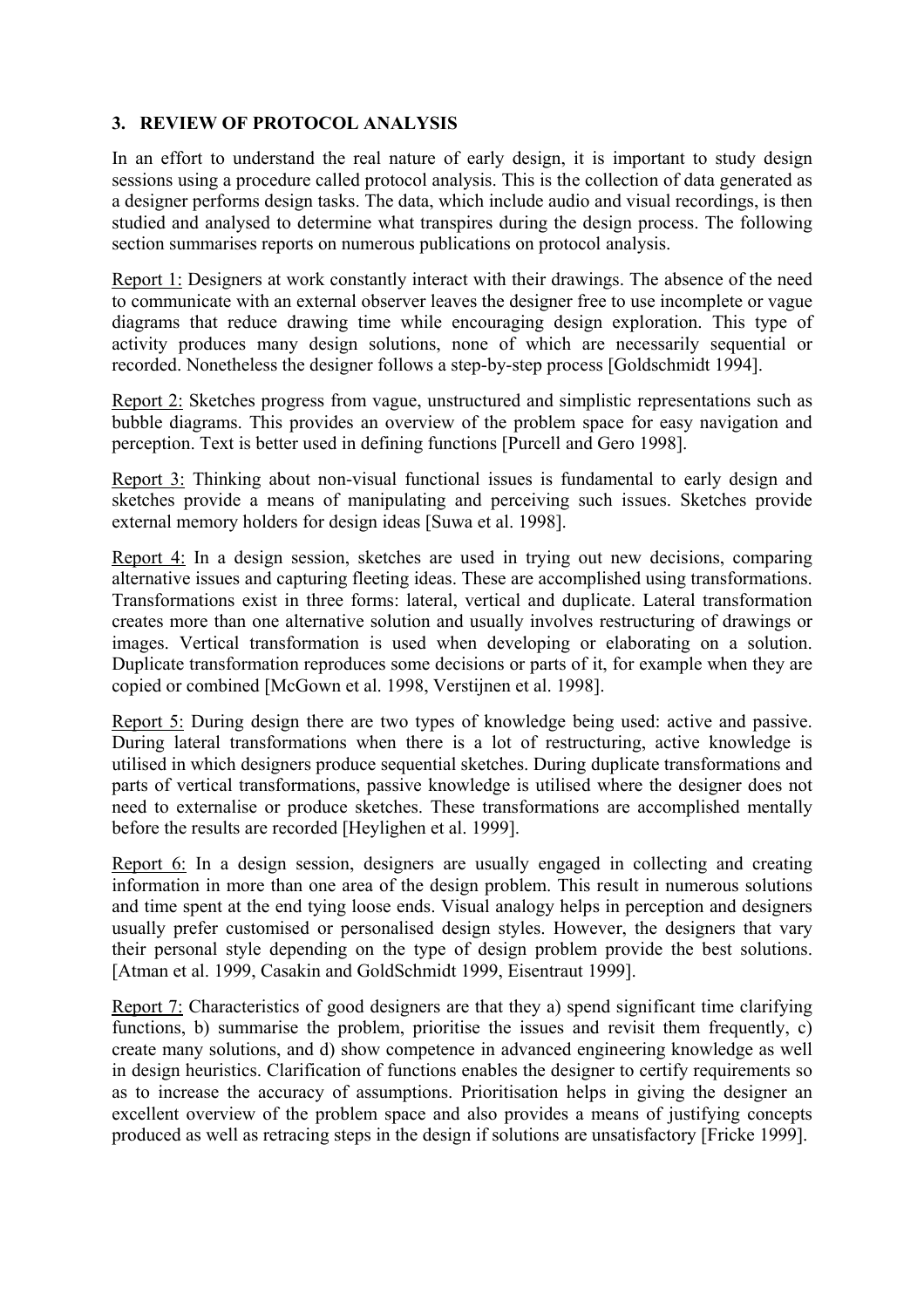In summary, knowledge obtained from protocol analysis recommends various ways of dealing with data to support the different professionals involved. The most important decisions in early design relate to functions and are represented mostly by non-graphic means. Precision does not encourage exploration or an interactive design process as opposed to vague unstructured forms. Transformations are used frequently. These can be classified in three categories: lateral, vertical and duplicate.

#### **4. REVIEW OF RESEARCH-DERIVED DESIGN SYSTEMS**

After the above literature review of protocol analysis, we must ascertain whether these requirements have already been satisfied in existing CAD tools. A comprehensive review of tools has been performed under the categories of modelling systems, visualisation systems, integrated systems, research-derived systems and interface systems. Many of these systems provide little or no support for the early building design phases, although some systems in the research-derived category introduce unique procedures or processes that are relevant.

These unique procedures can be broadly grouped into two categories: data processing or software-based techniques, and user-interface or hardware based techniques. In the first category, researchers have experimented with the use of object-oriented paradigms, developing hierarchically related design objects [Bharat 1993]. They have used relational modelling techniques that introduce relationships in the behaviour of design elements [Gross 1990]. They have used autonomous digital agents that report or perform tasks in a design environment [Kurmann and Engeli 1996] and they have used knowledge-based techniques that anticipate what the designer is doing in order to provide the best tool at the right time [Do 1996].

In the second category, attempts to support early design activities have been reported by means of techniques that mimic traditional sketching such as use of hand gestures to create simple geometry or non-photo realistic objects [Zeleznik et al. 1996], imitations of hand made drawings using digital elements [Rieman 1997], use of layering techniques that can be manipulated similarly to drawing sheets or tracing paper [Gross and Do – internet accessed 1998] and the use of non-immersive virtual reality techniques that provides a natural 3D interface to the design environment [Dorta and Lalande 1998].

In summary, although computer support for design has advanced significantly, there is little evidence of effective support for the early design. The findings of the protocol analysis show that addressing the integration issues, by providing a universal work environment and facilitating the interchange and access to design data by all professionals at an early design stage, will be of great importance.

#### **5. ESSENTIAL COMPONENTS**

The review of protocol analysis of design activities reveals certain actions, elements and procedures used by designers in the early design stage, which are not addressed by commercial CAD tools or by the reviewed research-derived systems. These constitute the fundamental issues that would provide the basis of a cohesive or integrated design environment.

The first issue is the implementation of a universal but simple and intuitive representation of design data that will be understandable to all professionals involved while making it easy for them to contribute and exchange knowledge from the earliest possible time. Secondly, all efforts to solve any design problem from the problem definitions themselves to the steps or decisions taken and all alternatives developed should be retained and remain available for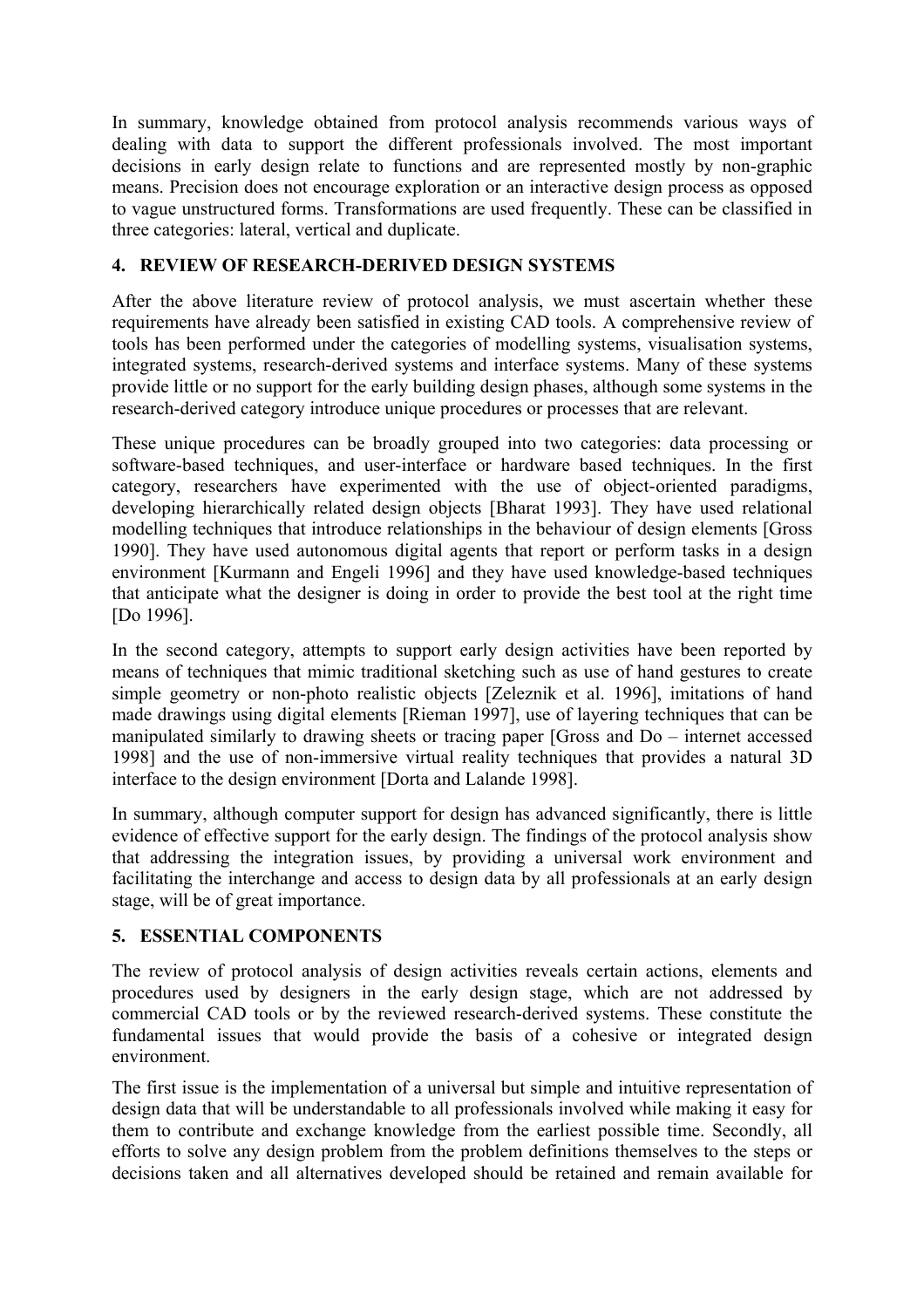reassessment or review. Lastly, buildings do not exist in isolation. There are many external influences that must be considered and included in the reasons for the creation of design elements.

#### **6. PROPOSED SOLUTION**

This research project proposes to support conceptual design activities by means of concepts called Compositions, Continuums and Environments. These refer consecutively to the issues introduced in the previous section. Figure 1 shows the relationship between some of these concepts which are described in detail elsewhere [Meniru et al. 2000].



*Figure 1: Compositions, Continuums and Entities*

Compositions are an aggregation of objects that maintain hierarchical relationships necessary to influence and communicate with each other. It provides access to the design data in a userfriendly manner that facilitates effective editing, viewing or creation of design entities by accepting input and feedback in many forms such as text, graphics or relations. In this way, all graphic and non-graphic information can be recorded and transferred between two professionals or offices. An entity is any element that can be specified and represented or taken into account in a design, for example a column, a room or a house [Rivard and Fenves 2000].

Continuum is an object that automatically records ongoing sets of actions. They also allow the input of notes by the designer. These can be attached to any element in the design such as an Entity or Composition. As illustrated in Figure 1, Continuums exist with each Composition in the design. It records the activities performed on that Composition but at the same time it can request for other activities performed elsewhere by asking the relevant Continuum. This provides a way of reviewing the history of a design item and can be used to study, correct, elaborate or select optimal design alternatives.

At each level of composition there are external influences. These constitute the Environment within which the composition must exist. External objects do not communicate or influence each other but they determine how the Compositions function. Figure 2 shows an example of the relationship between Compositions and Environments in a three level residential housing unit.

These concepts provide a powerful means of implementing a smooth transition from the conceptual stage of design to later ones. They also allow the illustration of the entire problem space, which makes it possible for all teams in the design process to have proper access to the design. The use of relations in Compositions and documentation of actions in Continuums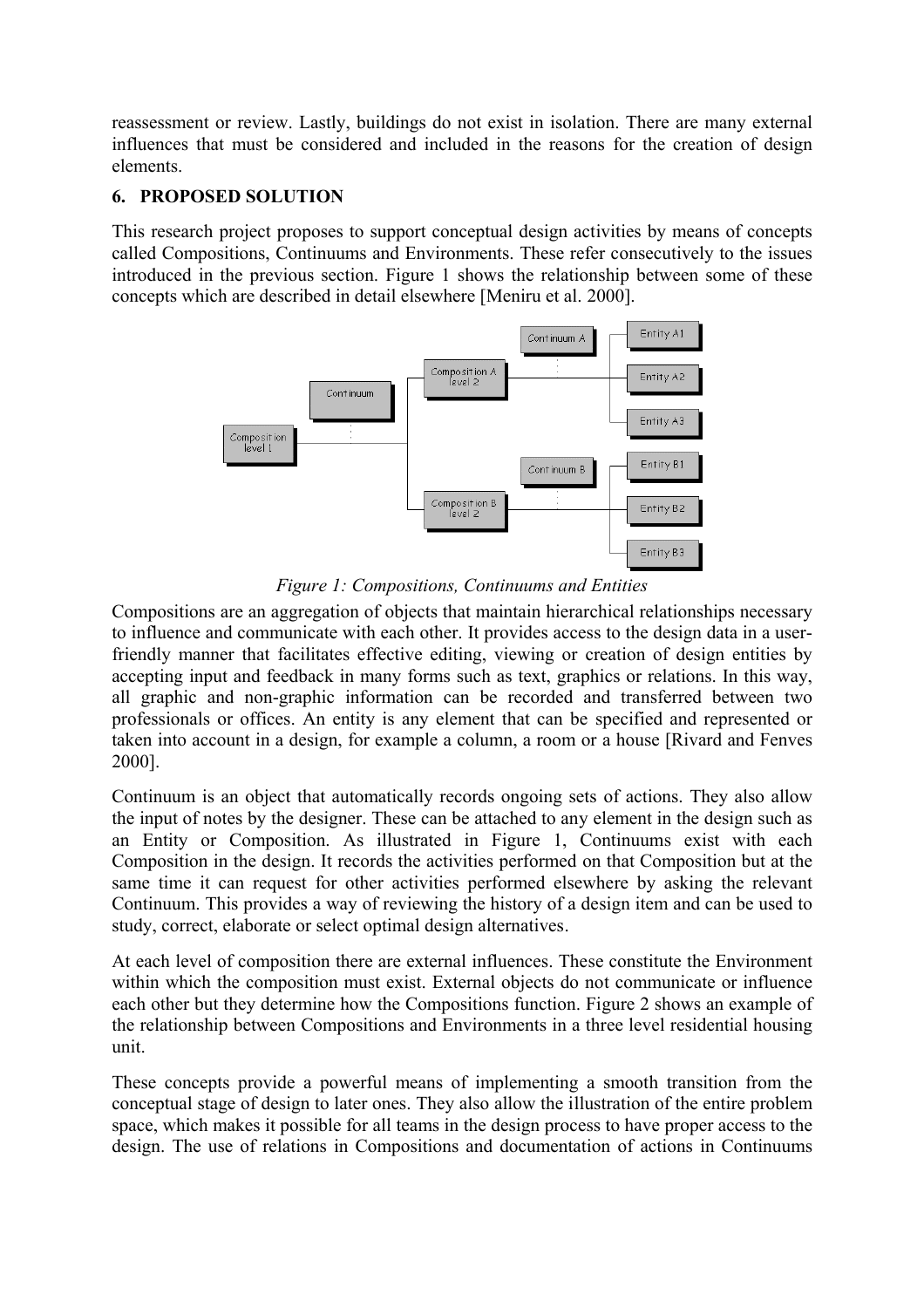also serve to automatically keep the design accurate and inform anyone working in any particular area of changes or additions.



*Figure 2: Compositions and Environment*

#### **6.1 Desired Functionality**

From protocol analysis, two main components can be identified as part of the early design process: synthesis and analysis/evaluation [Bedard and Gowri 1990].

During synthesis designers introduce new data into the problem space. This can be in the form of physical objects like lines or abstractions like colour. To support synthesis, the design tool must provide a simple graphic representation of all possible data to be used in the problem space. This will improve visualisation feedback critical in the normally interactive design situation prevalent in early design [Casakin and GoldSchmidt 1999].

Analysis provides a form of verification or assessment of the items assembled through synthesis. This occurs in two ways: in isolation and in context. For example a Composition is analysed with regards to the different parts of its hierarchy (Figure 1, Entities A1 to A3 in Composition A), or with regards to other compositions in the design space (Figure 1, Composition B). The actions of synthesis and analysis alternate until eventually a goal or solution is reached.

It is important to bear in mind that managing the design process is not to be left to the computer but the designer. The tool should serve as glue that brings together all design decisions by organising, storing and presenting these decisions in an appropriate manner.

In summary the tool should provide the following.

- Frequent transition in the problem space: designers must have an overview of the problem space in order to easily reference and check previous decisions or requirements in any part of the design project.
- Automatic drafting capability (less effort in document preparation): designers should be able to focus all their energy in creation and decision-making while drafting should be a by-product only.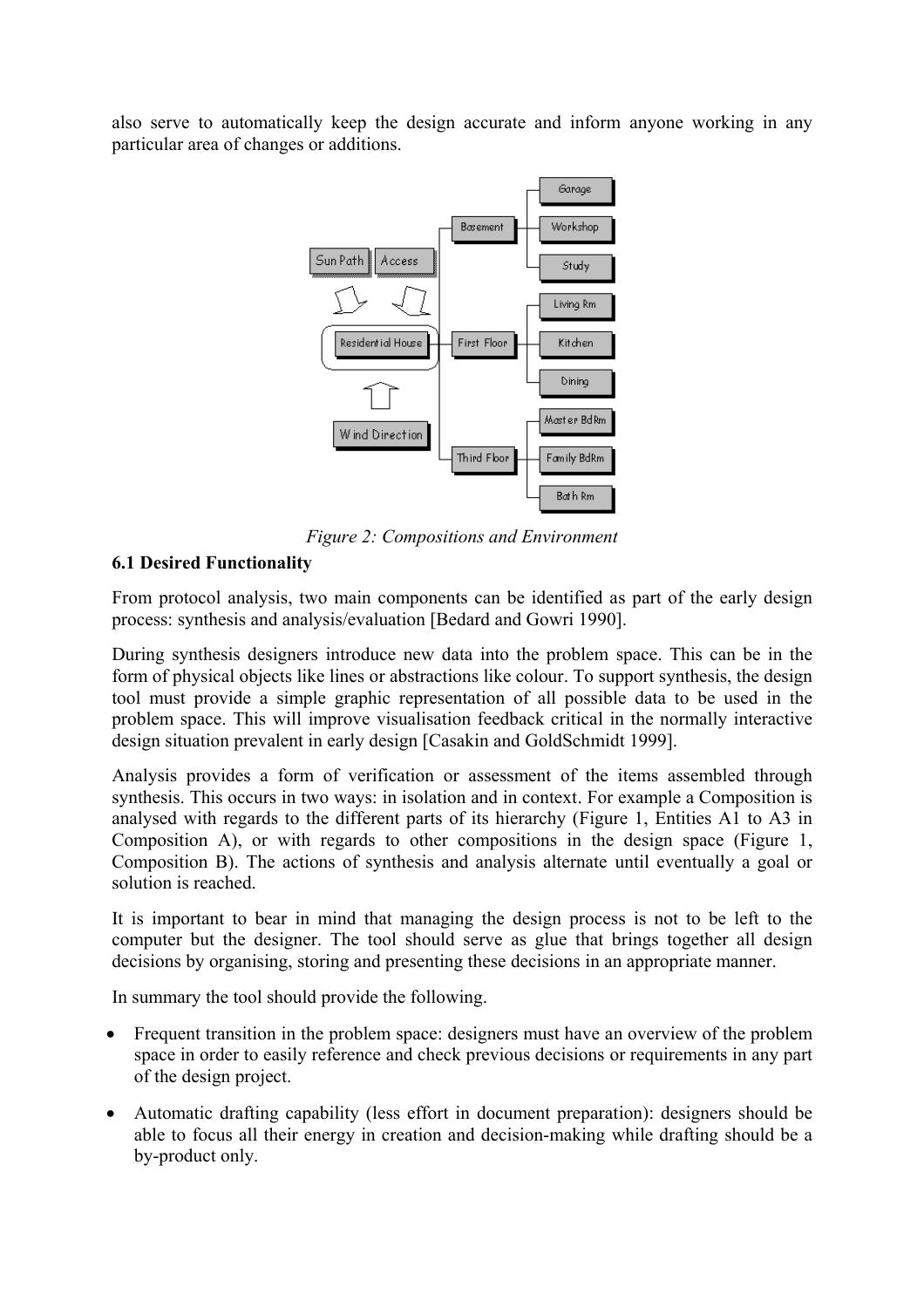- Storage of alternative decisions for later use: the system should automatically save or collect designer's solutions in sequence. This provides a design history as well as rich source of solutions for the design problem.
- Need for visual analogy: the system should utilise vague graphic elements to encourage creativity and increase perception.
- Use of interactive imagery: decisions in a typical design session are numerous and changes are usually dynamic. The need for the designer to stay informed of the changes that are occurring and their consequences is crucial for a successful product. A major part of this responsibility can be assigned to objects themselves in such a way that they record the designers actions and inform on any omissions, dependencies or general consequences of these action.
- Use of transformations (lateral, vertical and duplicate): transformations illustrate the stepby-step progress of design decisions that lead to a solution.

#### **6.2 Illustration of the Proposed Tool**

The proposed design tool provides six separate windows as the user interface, shown in Figure 3. The following subsections describe each window including references to protocol reports described in section 3: Review of Protocol Analysis.



*Figure 3: Proposed Integration Tool for Early Design Activities*

#### 6.2.1 Function Control (Window A)

Figure 4 provides access to the creation and editing of entities.



*Figure 4: Function Control* 

The Entities can be manipulated in text or graphic mode while an overview of the parts that make up the entity is also provided. In Figure 4, view 2 is a version of view 1 showing the hierarchical parts of the site entity. This supports protocol reports 1, 2 and 3.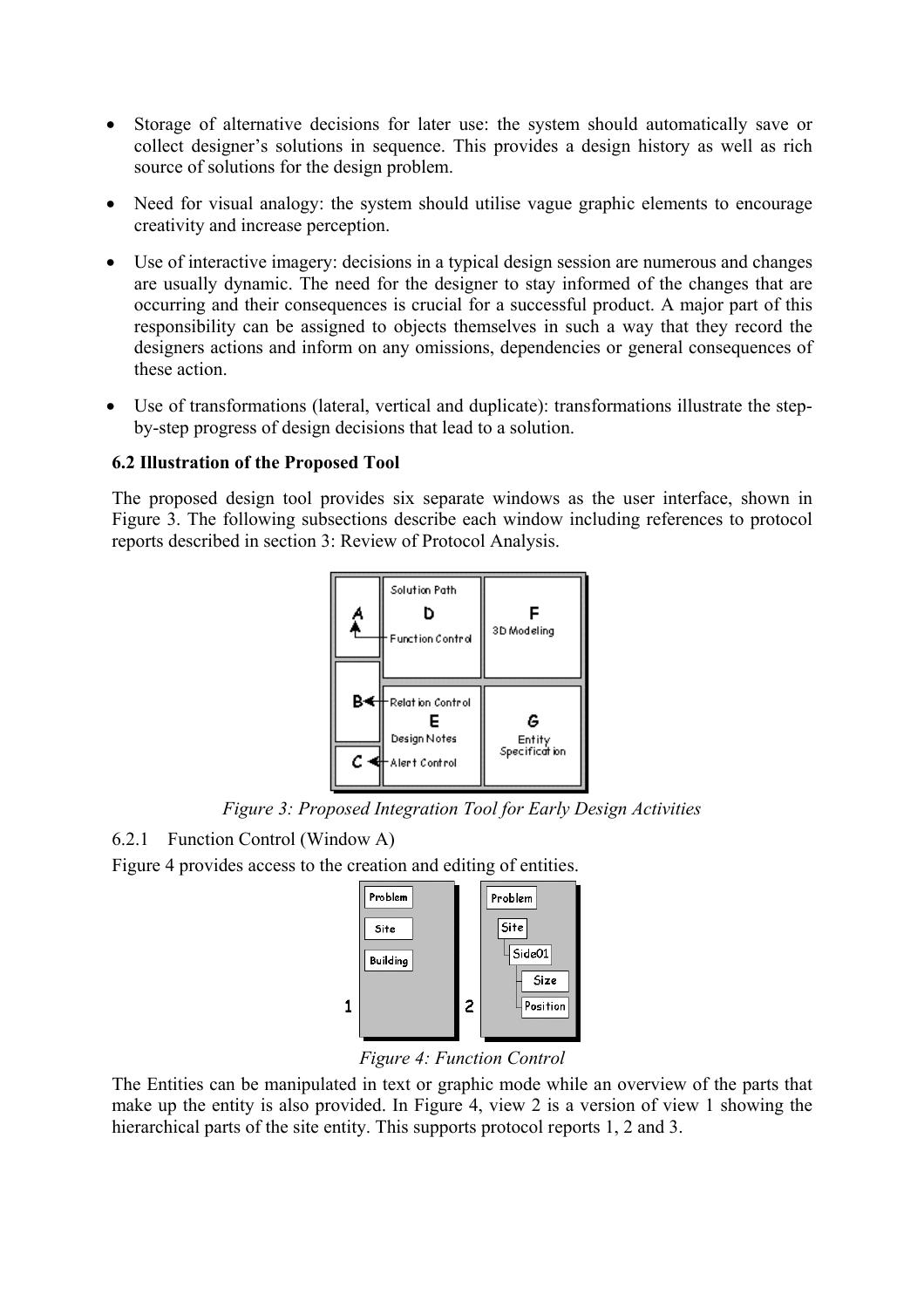#### 6.2.2 Relation Control (Window B)

Window B provides access to the relationships and constraint factors.

| Design Problem                                           |
|----------------------------------------------------------|
| Site<br>Side02<br>$\leq 5$<br>Entry<br>Access<br>Parking |

*Figure 5: Relation Control* 

In the creation of an entry for a site relative to an access route, a constraint can be used showing a constraint of less than or equal to 5 dimensional units. This supports protocol reports 3 and 7.

6.2.3 Alert Control (Window C)

Window C provides a place for the tool to call the attention of the designer when incompatibilities or unresolved items are detected. It will provide a reference or link to these problem areas if requested by the designer. This supports in protocol report 7.

6.2.4 Solution Path (Window D)

Window D provides a view of the solution path showing steps in the progress of the design session. Figure 6 shows a typical solution path for a design problem. "AS.." in the Figure depicts alternative solutions and "S.." shows accepted solutions.



*Figure 6: Solution Path* 

The session begins with a design problem, which is transformed to solution 01 (S01). Two other alternatives to S01 (AS011 and AS012) are generated but these development branches are halted. S01 is refined further to produce S02 and another alternative solution (AS021). This alternate direction is halted and development continues from S02. This process continues until the final solution S05 is obtained. With this type of design support, the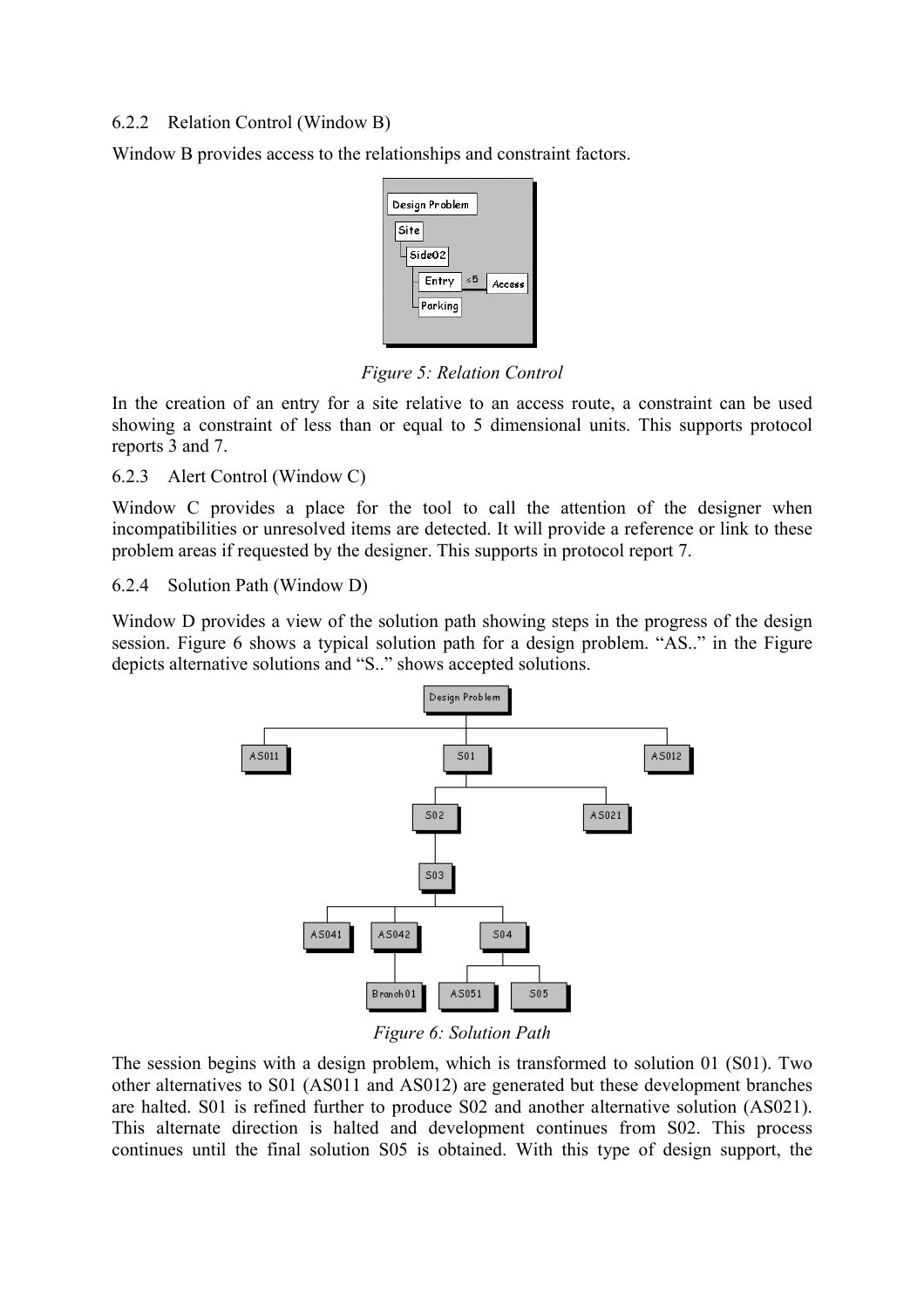solution path can be followed and all alternatives are made obvious and available for use in the final selection for the best design. This supports protocol reports 2, 4, 5, 6 and 7.

From the protocol analysis, lateral transformations produce alternative solutions while vertical transformations add detail to an existing solution.



*Figure 7: Design Transformation 01 (Vertical)*

Solution paths are hierarchical diagrams. In Figure 6, the entire solution path is shown but each step (rectangular box) contains a hierarchical composition. Figures 7 to 9 show vertical transformations of the design problem. In step in S01 Figure 7, design of the garage in the basement is completed.



*Figure 8: Design Transformation 02 (Vertical)*

In S02 in Figure 8, the storage and staircase are added to the existing work.



*Figure 9: Design Transformation 03 (Vertical)*

In S03 in figure 9, the first floor is added along with one space for that floor - the living room. This development process continues to be recorded in this manner until the final solution containing all floors and spaces are obtained.

## 6.2.5 Design Notes (Window E)

Window E provides a read-only section for reminders and additional information and a read/write section for designer notes to be attached to elements in the design. When elements are selected, attached notes are displayed in the information area and more notes can be added at any step of the solution path. This supports protocol reports 6 and 7.

6.2.6 3D Modelling (Window F)

Window F provides a 3D view of the active solution step or the selected entity. It will also be used for presentation of the design solution. This supports protocol reports 4 and 5.

# 6.2.7 Entity Specification (Window G)

Window G provides a 3 dimensional work area for graphically specifying the attributes of an entity or combining entities to form combinations. Figure 10 shows how this can be done. This supports protocol reports 3, 4, 5 and 7.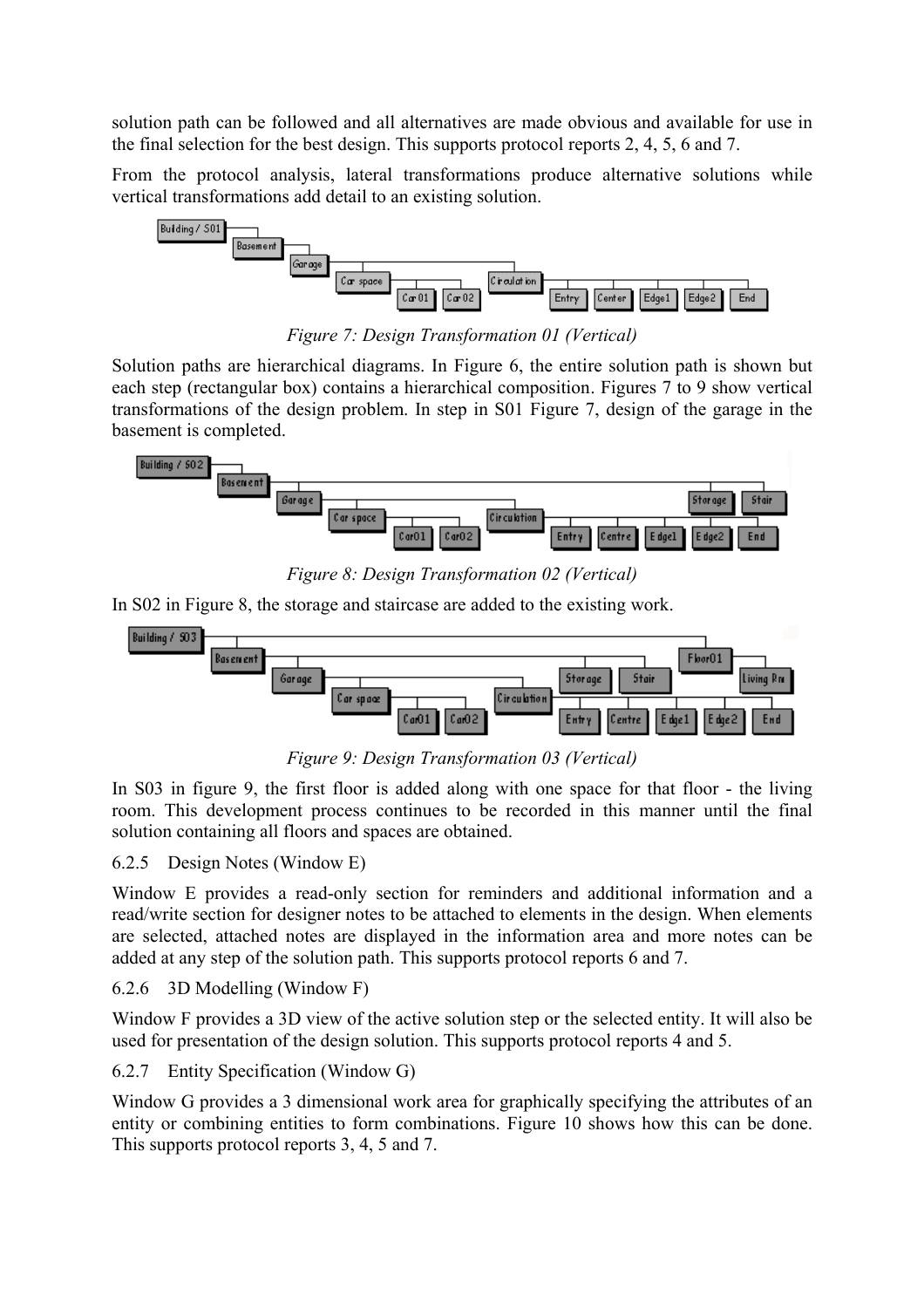In window A, an entity "Site" is selected (Figure 10, view A). Window D automatically updates to show the hierarchy of objects contained in the "Site" entity (Figure 10, view D). Window G also updates to show the top plan layout of "Site" (Figure 10, view G). Assume that "Site" has four sides. The designer then selects the part of "Site" that is to be specified. These are illustrated as the numbered (1,2, and 3) Views of G in Figure 10.

View 1: The size and location of entrance is specified using a visual object near to the left side of the site object. The results are length and width properties.

View 2: The Entry is specified using another object. The result is a width and an entry location in relation to the side affected.

View 3: Parking space is also determined, this time using a rectangle that provides the standard vehicle size.



*Figure 10: Entity Specification* 

#### **7. CONCLUSION**

Using Compositions, Continuums and Environments, a proposed computer-based design system maintains a logical and hierarchical presentation of the problem space which closely resembles real decisions that are made during conceptual building design. Such integrated approach emphasises the need to respect the diverse make up of early design professional teams. The system presented here also simplifies the manipulation and access to design data through the use of transformations and hierarchies. These provide a friendly and universally understood method of organising design decisions as well as minimising the effort and time needed to interact with them. This will promote the integration of efforts of the necessary diverse teams often involved in the early design phase of buildings.

#### **REFERENCES**

- Atman, C.J.; Chimka, J.R.; Bursic, K.M. and Nachtmann, H.L. 1999. "A Comparison of Freshman and Senior Engineering Processes", Design Studies 20. Elsevier Science Ltd.
- Bédard, C. and Gowri, K. 1990. "Automating Building design Process with KBES", ASCE Journal of Computing in Civil Engineering Vol. 4 No. 2
- Bédard, C.; Gowri, K. and Fazio, P. 1991. (Ed.) "Integration in the Building Industry", ASCE Journal of Computing in Civil Engineering, Vol. 5, No. 4.
- Bharat, D. 1993. "CDT: A Computer-Assisted Diagraming Tool", CAAD Futures '93. U. Flemming and S. Van Wyk (eds.) Elsevier Science Publishers